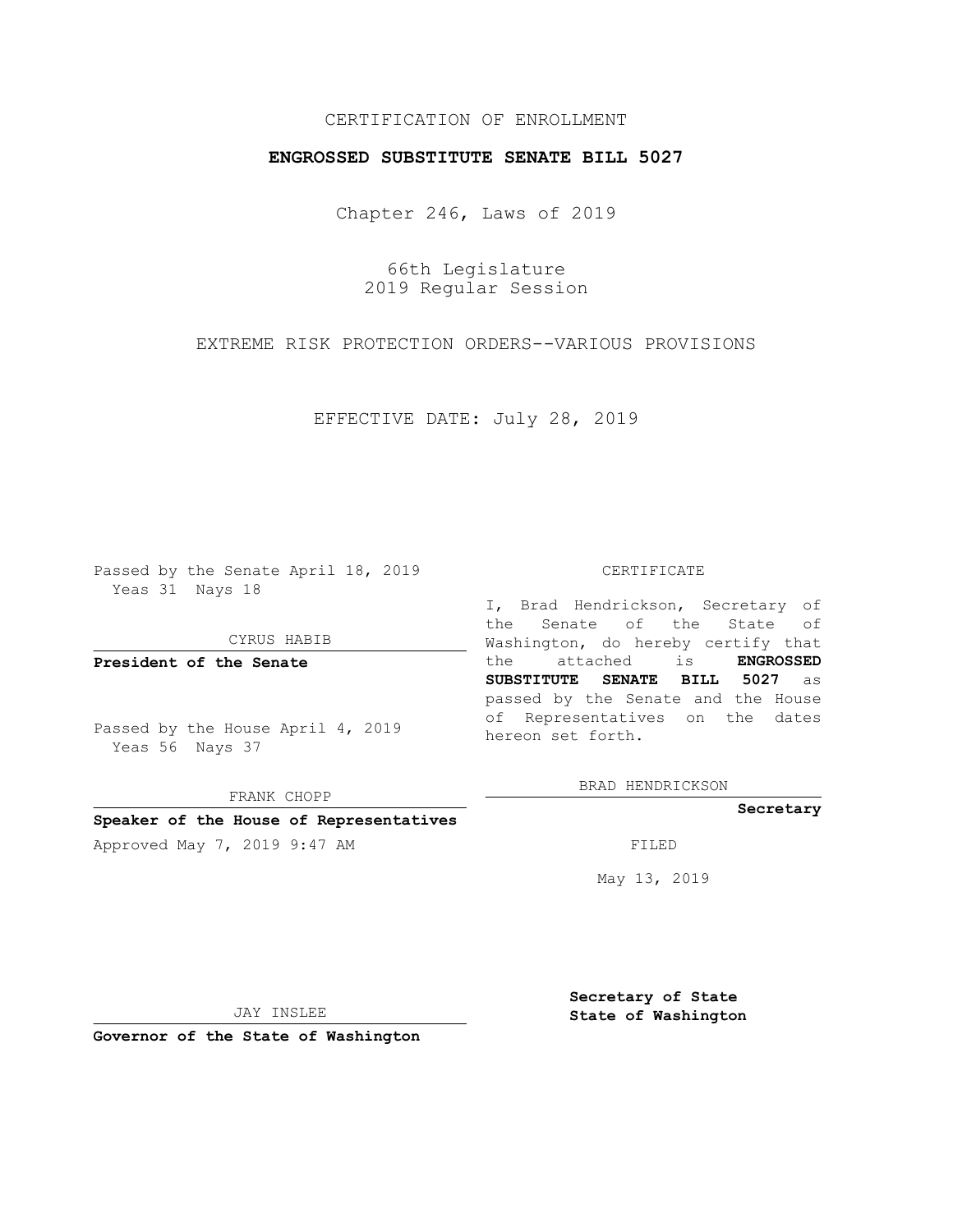### **ENGROSSED SUBSTITUTE SENATE BILL 5027**

AS AMENDED BY THE HOUSE

Passed Legislature - 2019 Regular Session

# **State of Washington 66th Legislature 2019 Regular Session**

**By** Senate Law & Justice (originally sponsored by Senators Frockt, Carlyle, Palumbo, Wellman, Pedersen, Keiser, Saldaña, Mullet, and O'Ban)

READ FIRST TIME 01/25/19.

1 AN ACT Relating to extreme risk protection orders; amending RCW 2 7.94.010, 7.94.030, 7.94.040, 7.94.060, and 7.94.150; and reenacting 3 and amending RCW 10.31.100.

4 BE IT ENACTED BY THE LEGISLATURE OF THE STATE OF WASHINGTON:

5 **Sec. 1.** RCW 7.94.010 and 2017 c 3 s 1 are each amended to read as follows:6

 (1) Chapter 3, Laws of 2017 is designed to temporarily prevent individuals who are at high risk of harming themselves or others from accessing firearms by allowing family, household members, and police to obtain a court order when there is demonstrated evidence that the person poses a significant danger, including danger as a result of 12 ((a dangerous mental health crisis)) threatening or violent behavior.

 (2) Every year, over one hundred thousand people are victims of gunshot wounds and more than thirty thousand of those victims lose their lives. Over the last five years for which data is available, one hundred sixty-four thousand eight hundred twenty-one people in America were killed with firearms—an average of ninety-one deaths 18 each day.

19 (3) Studies show that individuals who engage in certain dangerous 20 behaviors are significantly more likely to commit violence toward 21 themselves or others in the near future. These behaviors, which can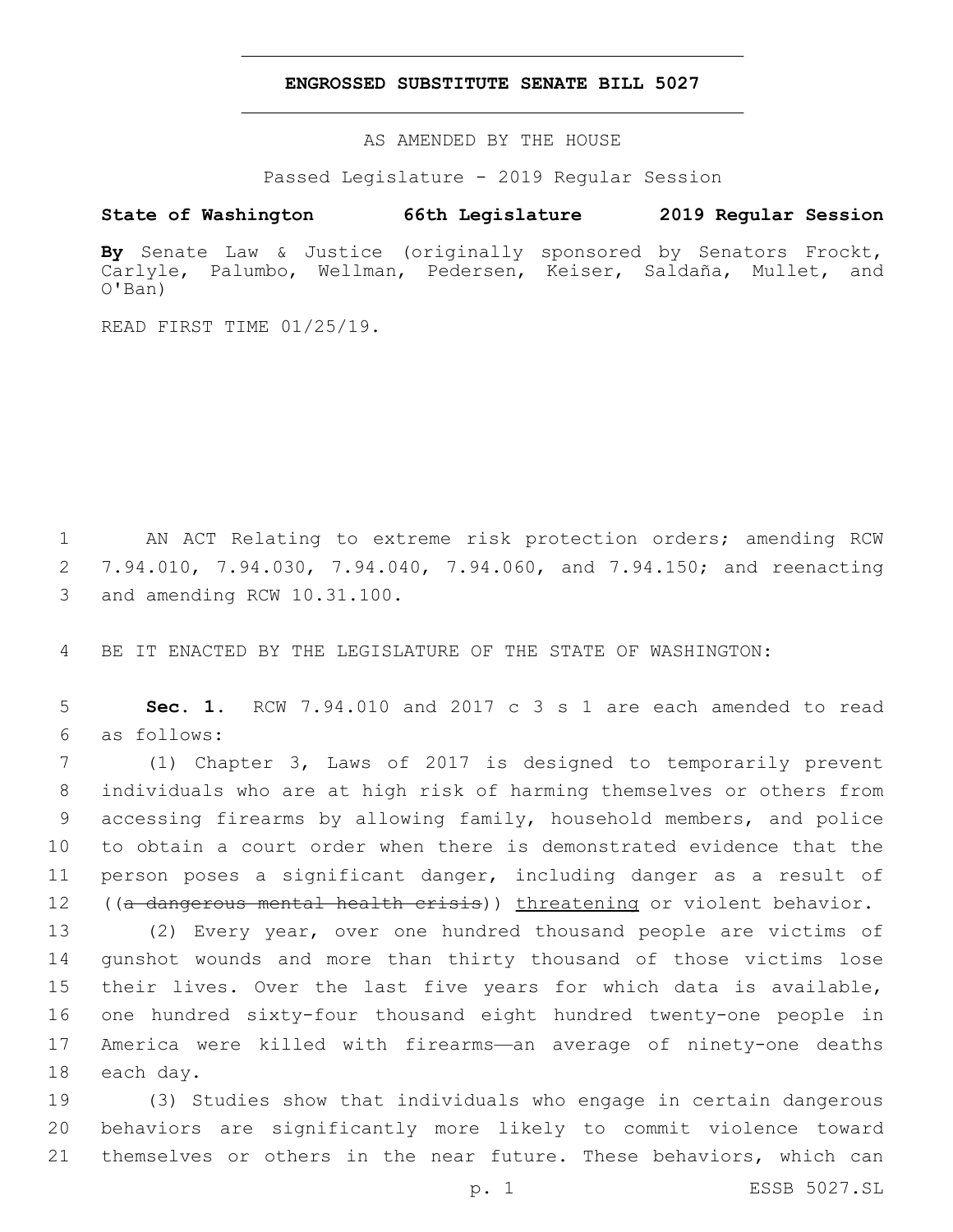include other acts or threats of violence, self-harm, or the abuse of drugs or alcohol, are warning signs that the person may soon commit 3 an act of violence.

 (4) Individuals who pose a danger to themselves or others often exhibit signs that alert family, household members, or law enforcement to the threat. Many mass shooters displayed warning signs prior to their killings, but federal and state laws provided no clear legal process to suspend the shooters' access to guns, even 9 temporarily.

10 (5) In enacting ((this initiative [chapter 3, Laws of 2017])) 11 chapter 3, Laws of 2017, it is the purpose and intent of the people to reduce gun deaths and injuries, while respecting constitutional 13 rights, by providing a court procedure for family, household members, and law enforcement to obtain an order temporarily restricting a person's access to firearms. Court orders are intended to be limited to situations in which the person poses a significant danger of harming themselves or others by possessing a firearm and include standards and safeguards to protect the rights of respondents and due 19 process of law.

 **Sec. 2.** RCW 7.94.030 and 2017 c 3 s 4 are each amended to read 21 as follows:

 There shall exist an action known as a petition for an extreme 23 risk protection order.

 (1) A petition for an extreme risk protection order may be filed by (a) a family or household member of the respondent or (b) a law 26 enforcement officer or agency.

 (2) A petition for an extreme risk protection order may be brought against a respondent under the age of eighteen years. No guardian or guardian ad litem need be appointed on behalf of a respondent to an action under this chapter if such respondent is sixteen years of age or older. If a guardian ad litem is appointed for the petitioner or respondent, the petitioner must not be required to pay any fee associated with such appointment.

 (3) An action under this chapter must be filed in the county where the petitioner resides or the county where the respondent 36 resides.

37  $((+3)^{2})$   $(4)$  A petition must:

 (a) Allege that the respondent poses a significant danger of causing personal injury to self or others by having in his or her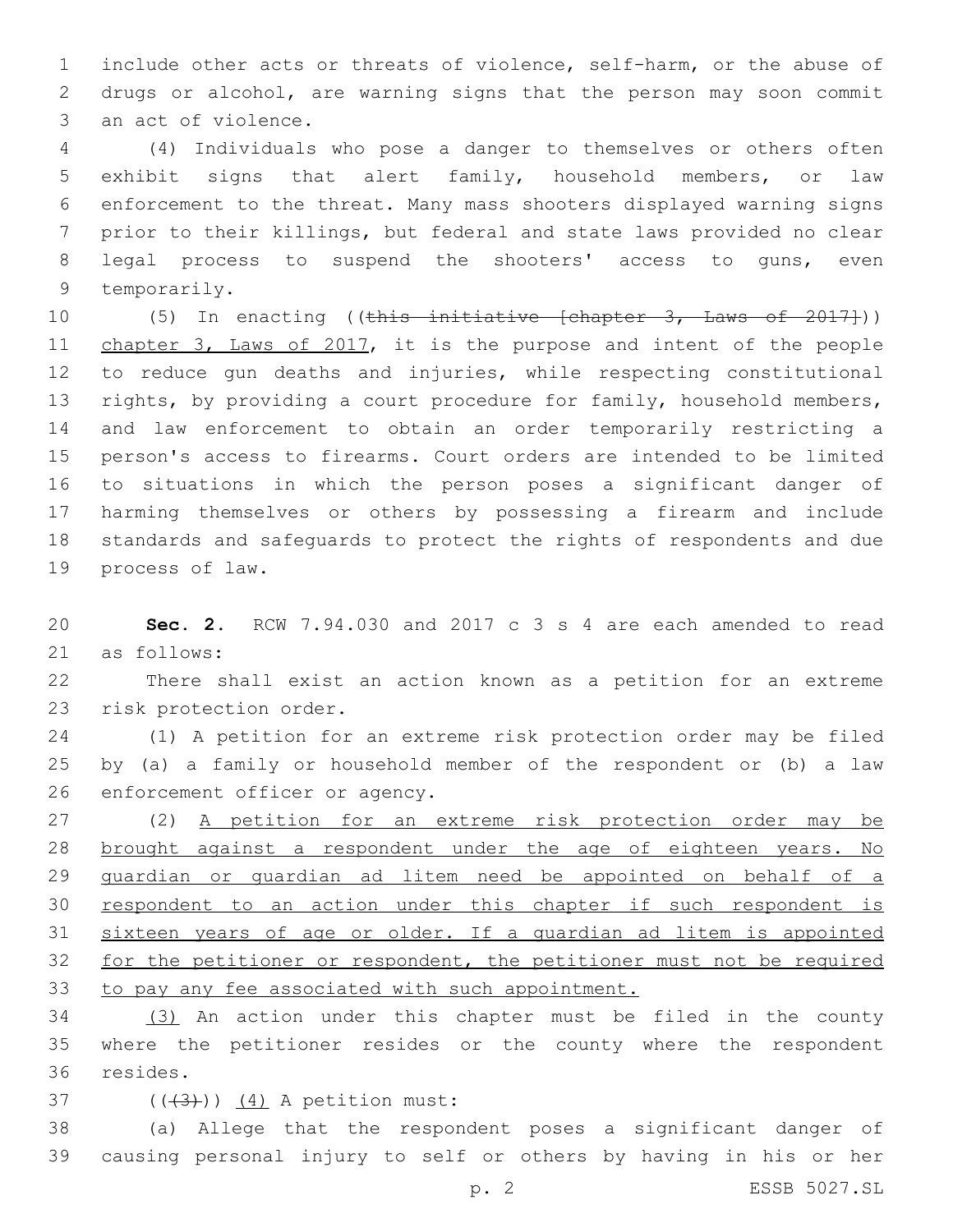custody or control, purchasing, possessing, accessing, or receiving a firearm, and be accompanied by an affidavit made under oath stating the specific statements, actions, or facts that give rise to a reasonable fear of future dangerous acts by the respondent;

 (b) Identify the number, types, and locations of any firearms the petitioner believes to be in the respondent's current ownership, 7 possession, custody, access, or control;

 (c) Identify whether there is a known existing protection order governing the respondent, under chapter 7.90, 7.92, 10.14, 9A.46, 10.99, 26.50, or 26.52 RCW or under any other applicable statute; and

 (d) Identify whether there is a pending lawsuit, complaint, petition, or other action between the parties to the petition under 13 the laws of Washington.

 $((+4))$  (5) The court administrator shall verify the terms of any existing order governing the parties. The court may not delay granting relief because of the existence of a pending action between the parties or the necessity of verifying the terms of an existing order. A petition for an extreme risk protection order may be granted 19 whether or not there is a pending action between the parties. Relief under this chapter must not be denied or delayed on the grounds that 21 relief is available in another action.

 ( $(\overline{+5})$ ) (6) If the petitioner is a law enforcement officer or agency, the petitioner shall make a good faith effort to provide notice to a family or household member of the respondent and to any known third party who may be at risk of violence. The notice must state that the petitioner intends to petition the court for an extreme risk protection order or has already done so, and include 28 referrals to appropriate resources, including ((mental)) behavioral health, domestic violence, and counseling resources. The petitioner must attest in the petition to having provided such notice, or attest to the steps that will be taken to provide such notice.

 (( $(46)$ )) (7) If the petition states that disclosure of the petitioner's address would risk harm to the petitioner or any member of the petitioner's family or household, the petitioner's address may be omitted from all documents filed with the court. If the petitioner has not disclosed an address under this subsection, the petitioner must designate an alternative address at which the respondent may serve notice of any motions. If the petitioner is a law enforcement officer or agency, the address of record must be that of the law 40 enforcement agency.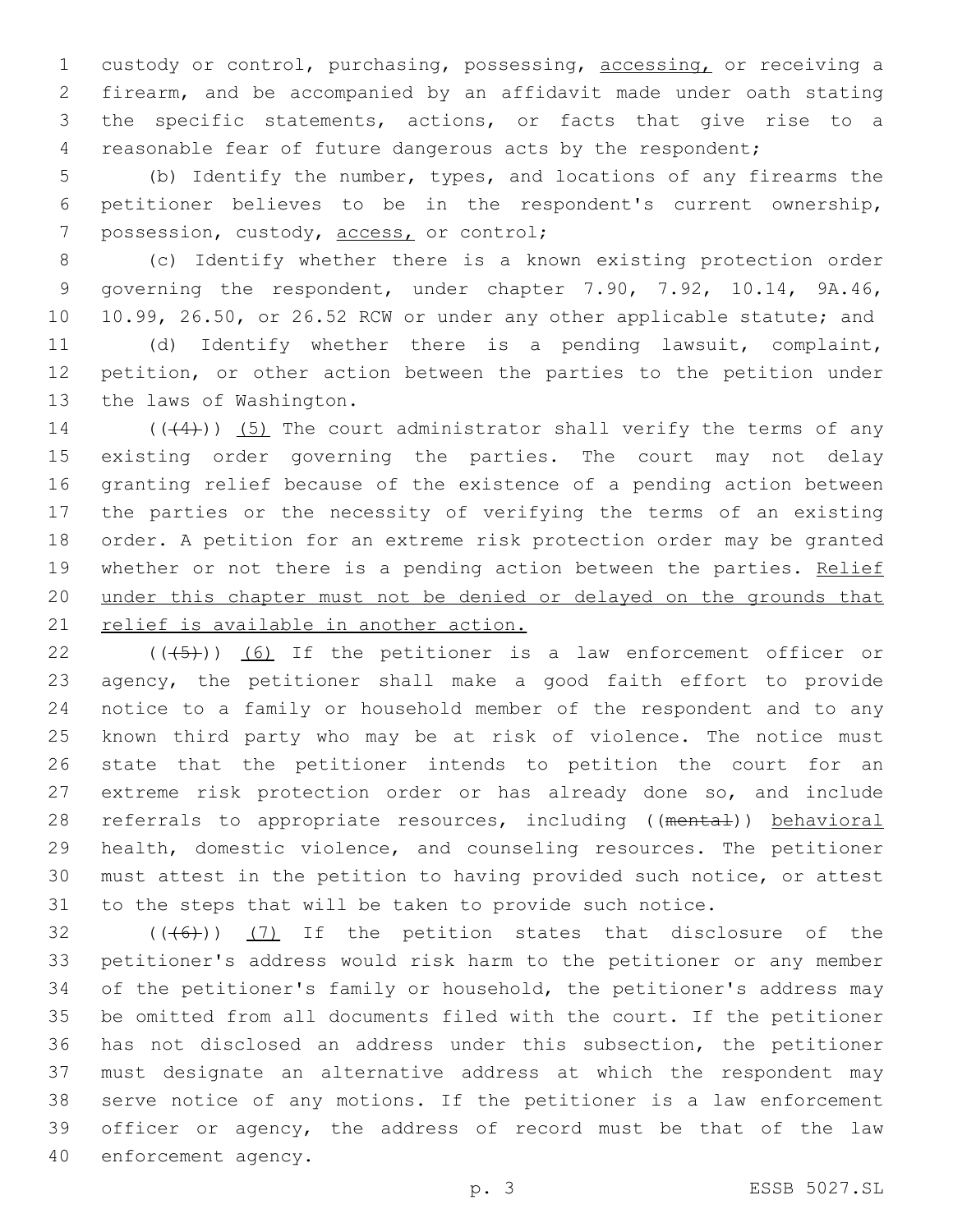$((+7)$ )  $(8)$  Within ninety days of receipt of the master copy from the administrative office of the courts, all court clerk's offices shall make available the standardized forms, instructions, and informational brochures required by RCW 7.94.150. Any assistance or information provided by clerks under this section does not constitute the practice of law and clerks are not responsible for incorrect 7 information contained in a petition.

8 (((8)) (9) No fees for filing or service of process may be charged by a court or any public agency to petitioners seeking relief under this chapter. Petitioners shall be provided the necessary number of certified copies, forms, and instructional brochures free 12 of charge.

13  $((49)$ )  $(10)$  A person is not required to post a bond to obtain 14 relief in any proceeding under this section.

15 (((410))) (11) The superior courts of the state of Washington have 16 jurisdiction over proceedings under this chapter. The juvenile court may hear a proceeding under this chapter if the respondent is under 18 the age of eighteen years. Additionally, district and municipal courts have limited jurisdiction over issuance and enforcement of ex parte extreme risk protection orders issued under RCW 7.94.050. The district or municipal court shall set the full hearing provided for in RCW 7.94.040 in superior court and transfer the case. If the notice and order are not served on the respondent in time for the full hearing, the issuing court has concurrent jurisdiction with the superior court to extend the ex parte extreme risk protection order.

 (12)(a) Any person restrained by an extreme risk protection order 27 against a respondent under the age of eighteen may petition the court 28 to have the court records sealed from public view at the time of issuance of the full order, at any time during the life of the order, or at any time after its expiration.

 (b) The court shall seal the court records from public view if there are no other active protection orders against the restrained party, no pending violations of the order, and evidence of full compliance with the relinquishment of firearms as ordered by the 35 extreme risk protection order.

 (c) Nothing in this subsection changes the requirement for the order to be entered into and maintained in computer-based systems as required in RCW 7.94.110.

 (13) The court shall give law enforcement priority at any extreme risk protection order calendar because of the importance of immediate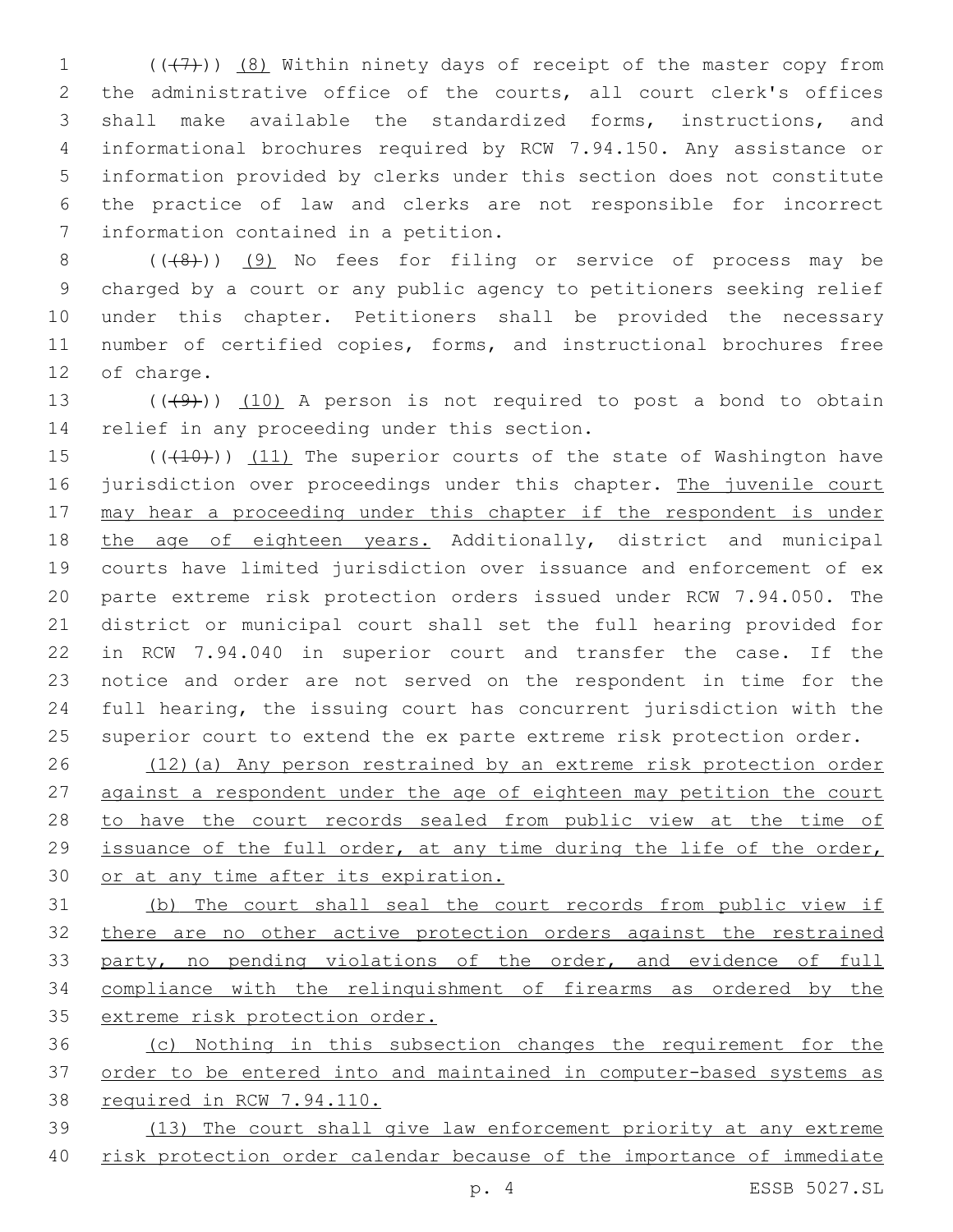temporary removal of firearms in situations of extreme risk and the goal of minimizing the time law enforcement must otherwise wait for a particular case to be called, which can hinder their other patrol and 4 supervisory duties. In the alternative, the court may allow a law enforcement petitioner to participate telephonically, or allow another representative from that law enforcement agency or the prosecutor's office to present the information to the court if personal presence of the petitioning officer is not required for 9 testimonial purposes. (14) Recognizing that an extreme risk protection order may need

11 to be issued outside of normal business hours, courts shall allow law enforcement petitioners to petition after-hours for an ex parte 13 extreme risk protection order using an on-call, after-hours judge, as 14 is done for approval of after-hours search warrants.

 **Sec. 3.** RCW 7.94.040 and 2017 c 3 s 5 are each amended to read as follows:16

 (1) Upon receipt of the petition, the court shall order a hearing to be held not later than fourteen days from the date of the order and issue a notice of hearing to the respondent for the same.

 (a) The court may schedule a hearing by telephone pursuant to local court rule, to reasonably accommodate a disability, or in exceptional circumstances to protect a petitioner from potential harm. The court shall require assurances of the petitioner's identity 24 before conducting a telephonic hearing.

 (b) The court clerk shall cause a copy of the notice of hearing and petition to be forwarded on or before the next judicial day to the appropriate law enforcement agency for service upon the 28 respondent.

 (c) Personal service of the notice of hearing and petition shall be made upon the respondent by a law enforcement officer not less than five court days prior to the hearing. Service issued under this section takes precedence over the service of other documents, unless the other documents are of a similar emergency nature. If timely personal service cannot be made, the court shall set a new hearing date and shall either require additional attempts at obtaining personal service or permit service by publication or mail as provided in RCW 7.94.070. The court shall not require more than two attempts at obtaining personal service and shall permit service by publication or mail after two attempts at obtaining personal service unless the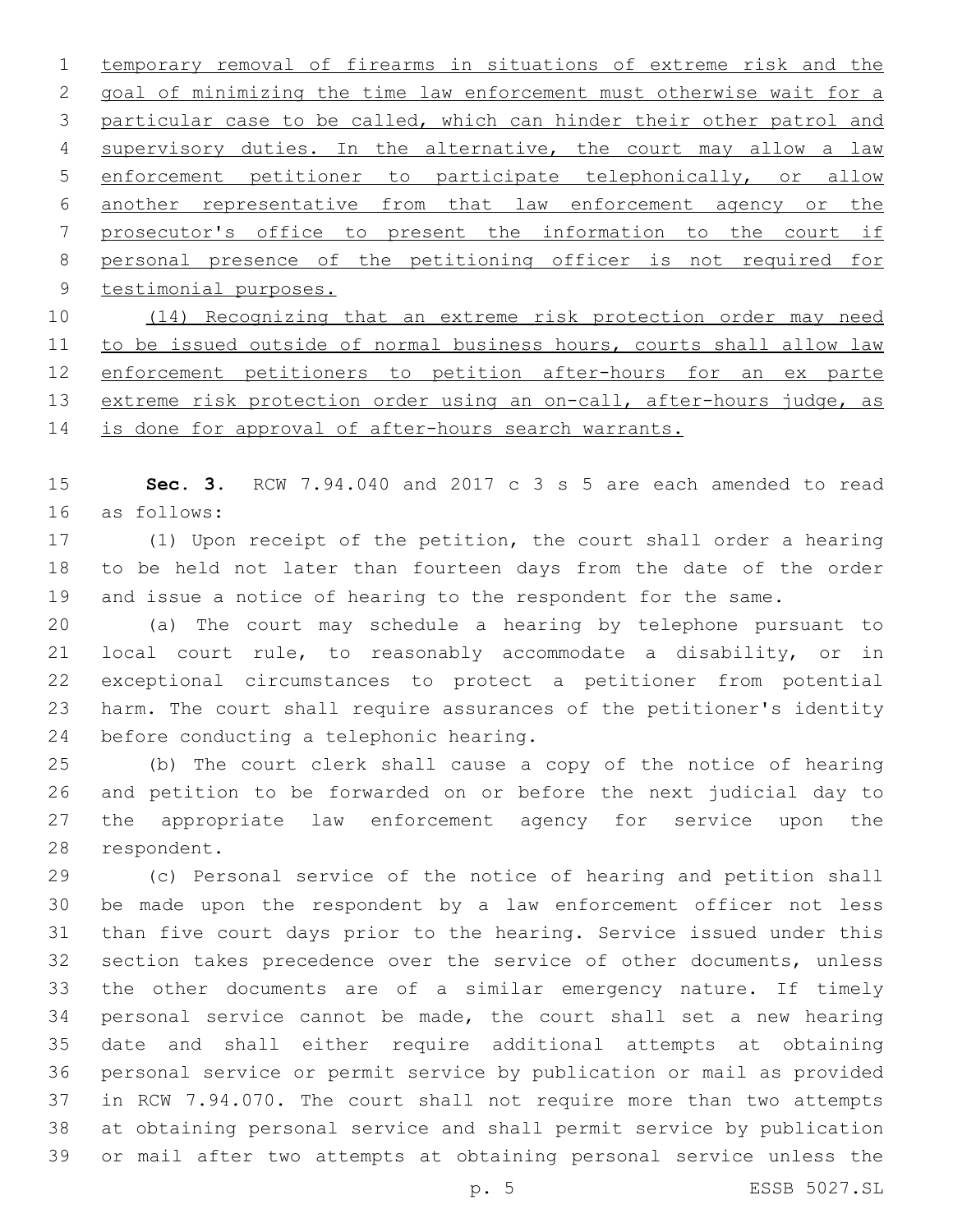petitioner requests additional time to attempt personal service. If the court issues an order permitting service by publication or mail, the court shall set the hearing date not later than twenty-four days 4 from the date the order issues.

 (d) The court may, as provided in RCW 7.94.050, issue an ex parte extreme risk protection order pending the hearing ordered under this subsection (1). Such ex parte order must be served concurrently with 8 the notice of hearing and petition.

 (2) Upon hearing the matter, if the court finds by a preponderance of the evidence that the respondent poses a significant danger of causing personal injury to self or others by having in his 12 or her custody or control, purchasing, possessing, or receiving a firearm, the court shall issue an extreme risk protection order for a 14 period of one year.

15 (3) In determining whether grounds for an extreme risk protection 16 order exist, the court may consider any relevant evidence including, 17 but not limited to, any of the following:

18 (a) A recent act or threat of violence by the respondent against 19 self or others, whether or not such violence or threat of violence 20 involves a firearm;

21 (b) A pattern of acts or threats of violence by the respondent 22 within the past twelve months including, but not limited to, acts or 23 threats of violence by the respondent against self or others;

24 (c) Any ((dangerous mental health issues of the respondent)) 25 behaviors that present an imminent threat of harm to self or others;

26 (d) A violation by the respondent of a protection order or a no-27 contact order issued under chapter 7.90, 7.92, 10.14, 9A.46, 10.99, 28 26.50, or 26.52 RCW;

29 (e) A previous or existing extreme risk protection order issued 30 against the respondent;

31 (f) A violation of a previous or existing extreme risk protection 32 order issued against the respondent;

33 (g) A conviction of the respondent for a crime that constitutes 34 domestic violence as defined in RCW 10.99.020;

35 (h) A conviction of the respondent under RCW 9A.36.080;

 $(i)$  The respondent's ownership, access to, or intent to possess 37 firearms:

38 ( $(\frac{1}{1})$ ) (j) The unlawful or reckless use, display, or brandishing 39 of a firearm by the respondent;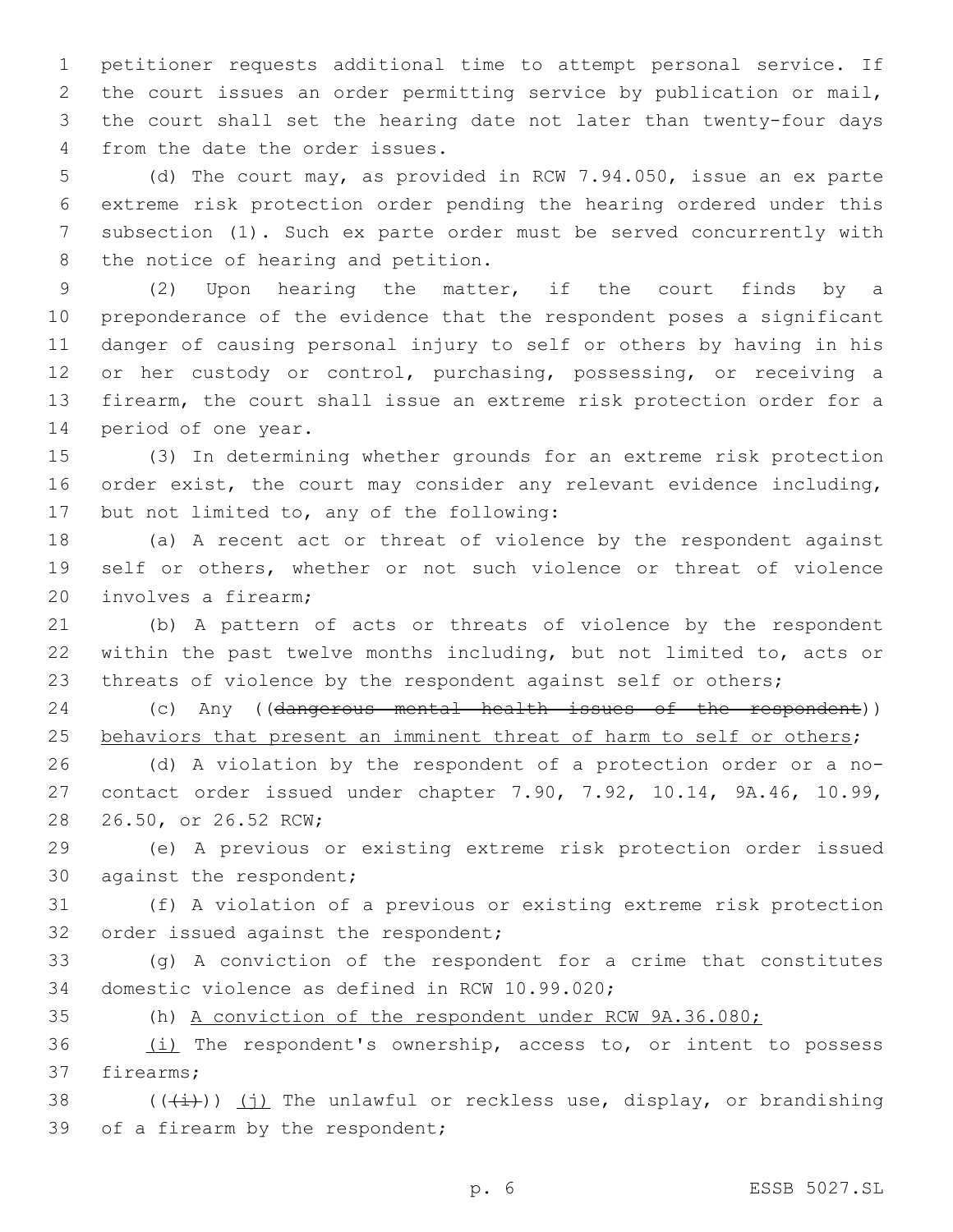$1$  (( $\overline{(+)}$ )) <u>(k)</u> The history of use, attempted use, or threatened use 2 of physical force by the respondent against another person, or the 3 respondent's history of stalking another person;

4 (((k)) (1) Any prior arrest of the respondent for a felony 5 offense or violent crime:

6  $((+1))$   $(m)$  Corroborated evidence of the abuse of controlled 7 substances or alcohol by the respondent; and

8  $((+m))$  (n) Evidence of recent acquisition of firearms by the 9 respondent.

10 (4) The court may:

 (a) Examine under oath the petitioner, the respondent, and any witnesses they may produce, or, in lieu of examination, consider sworn affidavits of the petitioner, the respondent, and any witnesses 14 they may produce; and

15 (b) Ensure that a reasonable search has been conducted for 16 criminal history records related to the respondent.

17 (5) In a hearing under this chapter, the rules of evidence apply 18 to the same extent as in a domestic violence protection order 19 proceeding under chapter 26.50 RCW.

20 (6) During the hearing, the court shall consider whether a 21 ((mental)) behavioral health evaluation ((or chemical dependency 22 evaluation)) is appropriate, and may order such evaluation if 23 appropriate.

24 (7) An extreme risk protection order must include:

25 (a) A statement of the grounds supporting the issuance of the 26 order;

(b) The date and time the order was issued;

28 (c) The date and time the order expires;

29 (d) Whether a ((mental)) behavioral health evaluation (( $\Theta$ r 30 chemical dependency evaluation)) of the respondent is required;

31 (e) The address of the court in which any responsive pleading 32 should be filed;

33 (f) A description of the requirements for relinquishment of 34 firearms under RCW 7.94.090; and

 (g) The following statement: "To the subject of this protection order: This order will last until the date and time noted above. If you have not done so already, you must surrender to the (insert name of local law enforcement agency) all firearms in your custody, control, or possession and any concealed pistol license issued to you under RCW 9.41.070 immediately. You may not have in your custody or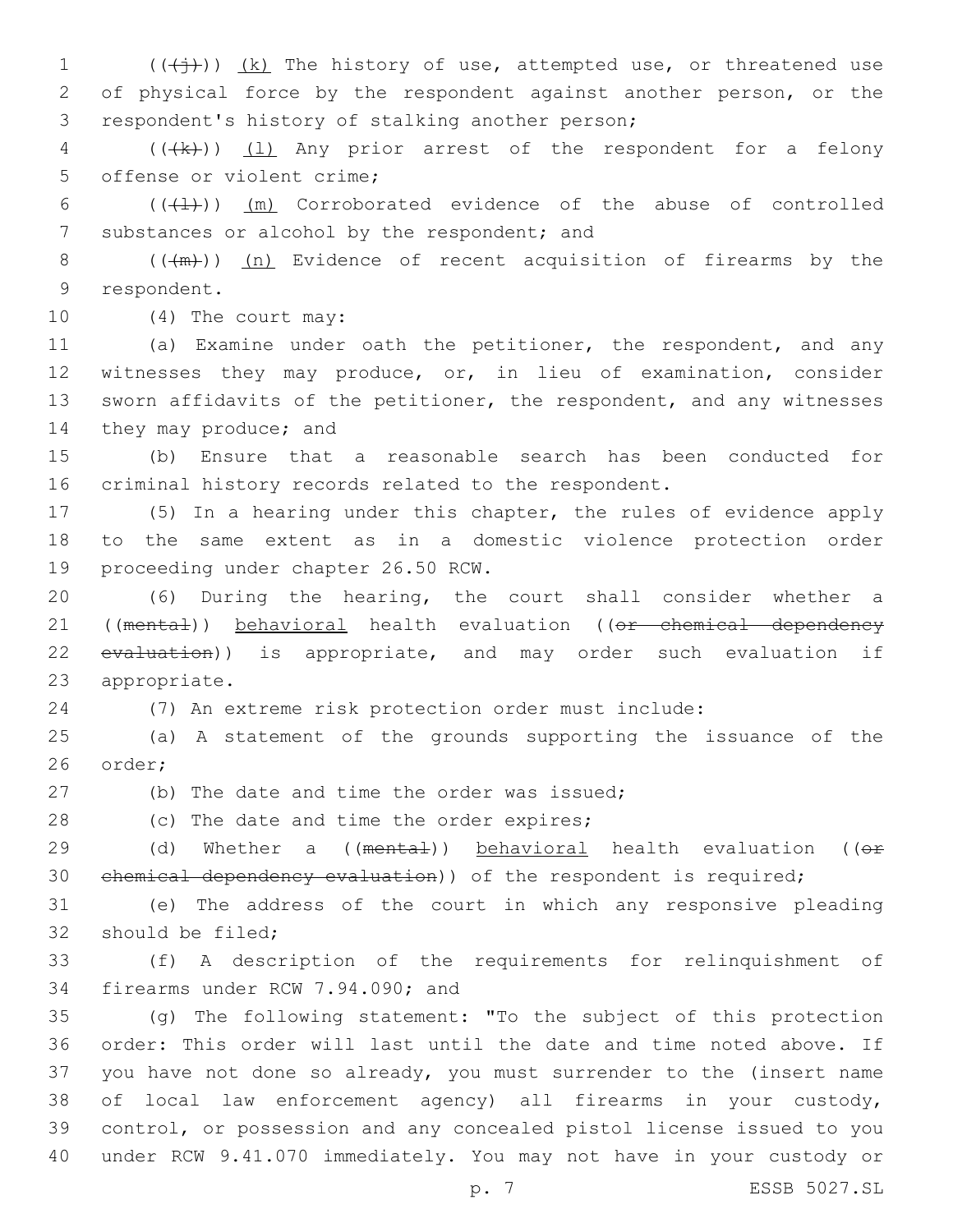control, purchase, possess, receive, or attempt to purchase or receive, a firearm while this order is in effect. You have the right to request one hearing to terminate this order every twelve-month period that this order is in effect, starting from the date of this order and continuing through any renewals. You may seek the advice of an attorney as to any matter connected with this order."

 (8) When the court issues an extreme risk protection order, the court shall inform the respondent that he or she is entitled to request termination of the order in the manner prescribed by RCW 7.94.080. The court shall provide the respondent with a form to 11 request a termination hearing.

 (9) If the court declines to issue an extreme risk protection order, the court shall state the particular reasons for the court's 14 denial.

 **Sec. 4.** RCW 7.94.060 and 2017 c 3 s 7 are each amended to read as follows:16

 (1) An extreme risk protection order issued under RCW 7.94.040 must be personally served upon the respondent, except as otherwise 19 provided in this chapter.

 (2) The law enforcement agency with jurisdiction in the area in which the respondent resides shall serve the respondent personally, unless the petitioner elects to have the respondent served by a 23 private party.

 (3) If service by a law enforcement agency is to be used, the clerk of the court shall cause a copy of the order issued under this chapter to be forwarded on or before the next judicial day to the law enforcement agency specified in the order for service upon the respondent. Service of an order issued under this chapter takes precedence over the service of other documents, unless the other 30 documents are of a similar emergency nature.

 (4) If the law enforcement agency cannot complete service upon the respondent within ten days, the law enforcement agency shall notify the petitioner. The petitioner shall provide information 34 sufficient to permit such notification.

 (5) If an order entered by the court recites that the respondent appeared in person before the court, the necessity for further service is waived and proof of service of that order is not 38 necessary.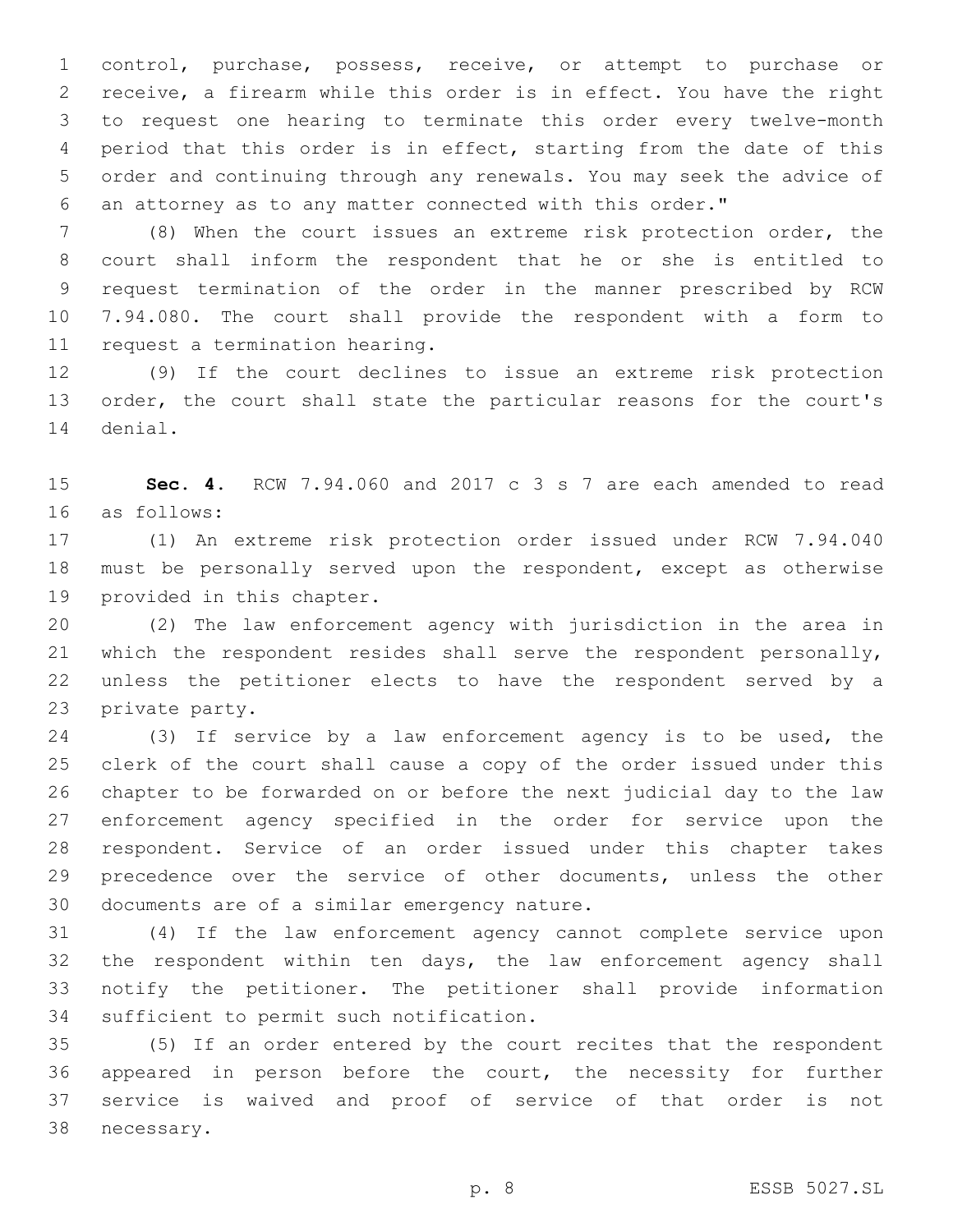(6) If the court previously entered an order allowing service of the notice of hearing and petition, or an ex parte extreme risk protection order, by publication or mail under RCW 7.94.070, or if the court finds there are now grounds to allow such alternate service, the court may permit service by publication or mail of the extreme risk protection order issued under this chapter as provided in RCW 7.94.070. The court order must state whether the court permitted service by publication or service by mail.

 (7)(a) When an extreme risk protection order is issued against a 10 minor under the age of eighteen, a copy of the order must be served on the parent or guardian of the minor at any address where the minor 12 resides, or the department of children, youth, and families in the 13 case where the minor is the subject of a dependency or court approved 14 out-of-home placement.

 (b) The court shall provide written notice of the legal 16 obligation to safely secure any firearm on the premises and the 17 potential for criminal prosecution if a prohibited person were to 18 obtain access to the firearm as provided in RCW 9.41.360, which shall be served by law enforcement on the parent or guardian of the minor 20 at any address where the minor resides, or the department of 21 children, youth, and families in the case where the minor is the subject of a dependency or court approved out-of-home placement. Notice may be provided at the time the parent or guardian of the respondent appears in court or may be served along with a copy of the order.

 (8) Returns of service under this chapter must be made in 27 accordance with the applicable court rules.

 **Sec. 5.** RCW 7.94.150 and 2017 c 3 s 16 are each amended to read 29 as follows:

 (1) The administrative office of the courts shall develop and prepare instructions and informational brochures, standard petitions and extreme risk protection order forms, and a court staff handbook on the extreme risk protection order process. The standard petition and order forms must be used after June 1, 2017, for all petitions filed and orders issued under this chapter. The instructions, brochures, forms, and handbook shall be prepared in consultation with interested persons, including representatives of gun violence prevention groups, judges, and law enforcement personnel. Materials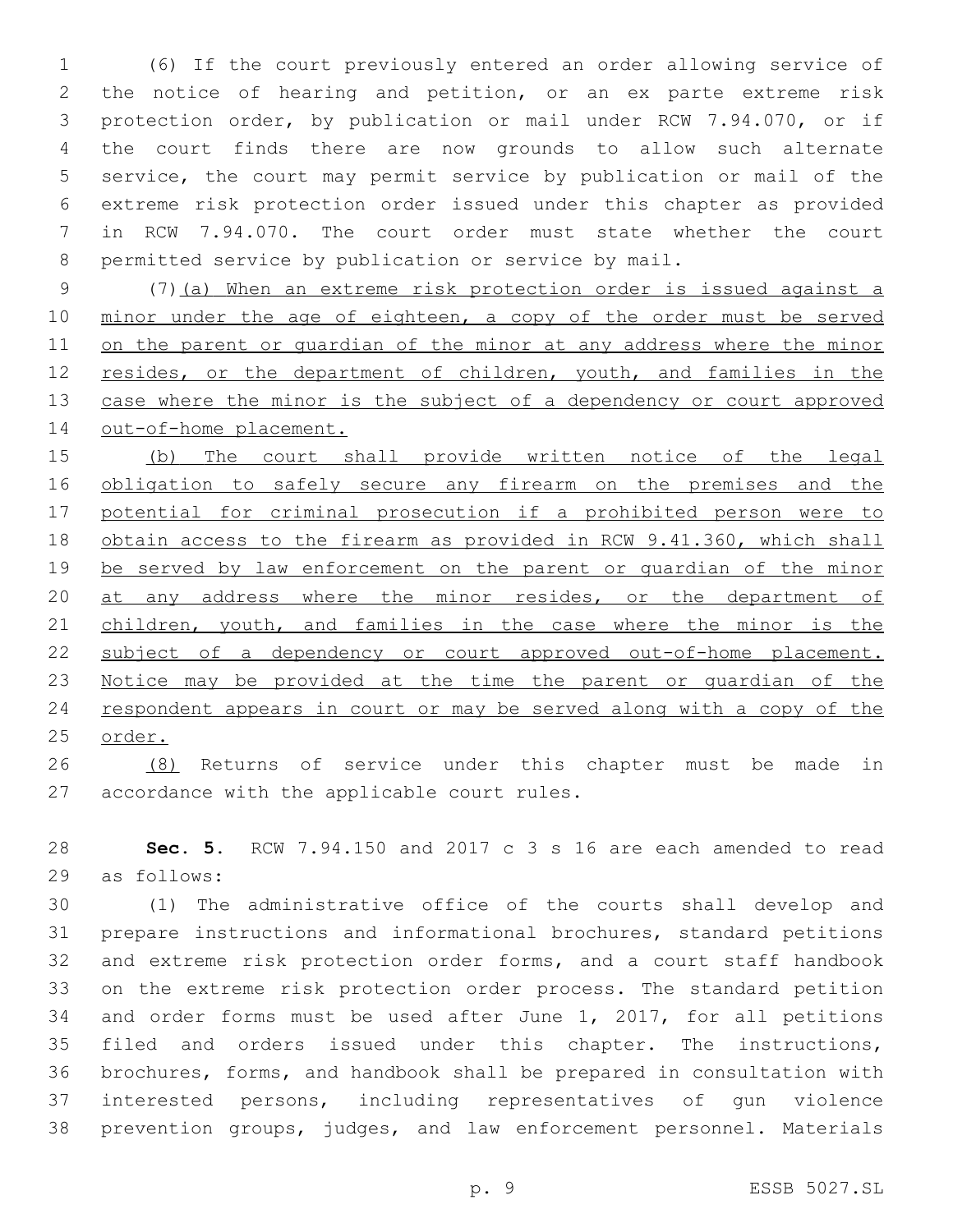must be based on best practices and available electronically online 2 to the public.

 (a) The instructions must be designed to assist petitioners in completing the petition, and must include a sample of a standard 5 petition and order for protection forms.

 (b) The instructions and standard petition must include a means for the petitioner to identify, with only lay knowledge, the firearms 8 the respondent may own, ((possesses [possess])) possess, receive, or have in his or her custody or control. The instructions must provide pictures of types of firearms that the petitioner may choose from to identify the relevant firearms, or an equivalent means to allow petitioners to identify firearms without requiring specific or 13 technical knowledge regarding the firearms.

 (c) The informational brochure must describe the use of and the process for obtaining, modifying, and terminating an extreme risk 16 protection order under this chapter, and provide relevant forms.

 (d) The extreme risk protection order form must include, in a conspicuous location, notice of criminal penalties resulting from violation of the order, and the following statement: "You have the sole responsibility to avoid or refrain from violating this order's provisions. Only the court can change the order and only upon written 22 application."

 (e) The court staff handbook must allow for the addition of a 24 community resource list by the court clerk.

 (2) All court clerks may create a community resource list of 26 crisis intervention, ((mental)) behavioral health, ((substance 27 abuse<sub>r</sub>)) interpreter, counseling, and other relevant resources serving the county in which the court is located. The court may make the community resource list available as part of or in addition to the informational brochures described in subsection (1) of this 31 section.

 (3) The administrative office of the courts shall distribute a master copy of the petition and order forms, instructions, and informational brochures to all court clerks and shall distribute a master copy of the petition and order forms to all superior, district, and municipal courts. Distribution of all documents shall, at a minimum, be in an electronic format or formats accessible to all 38 courts and court clerks in the state.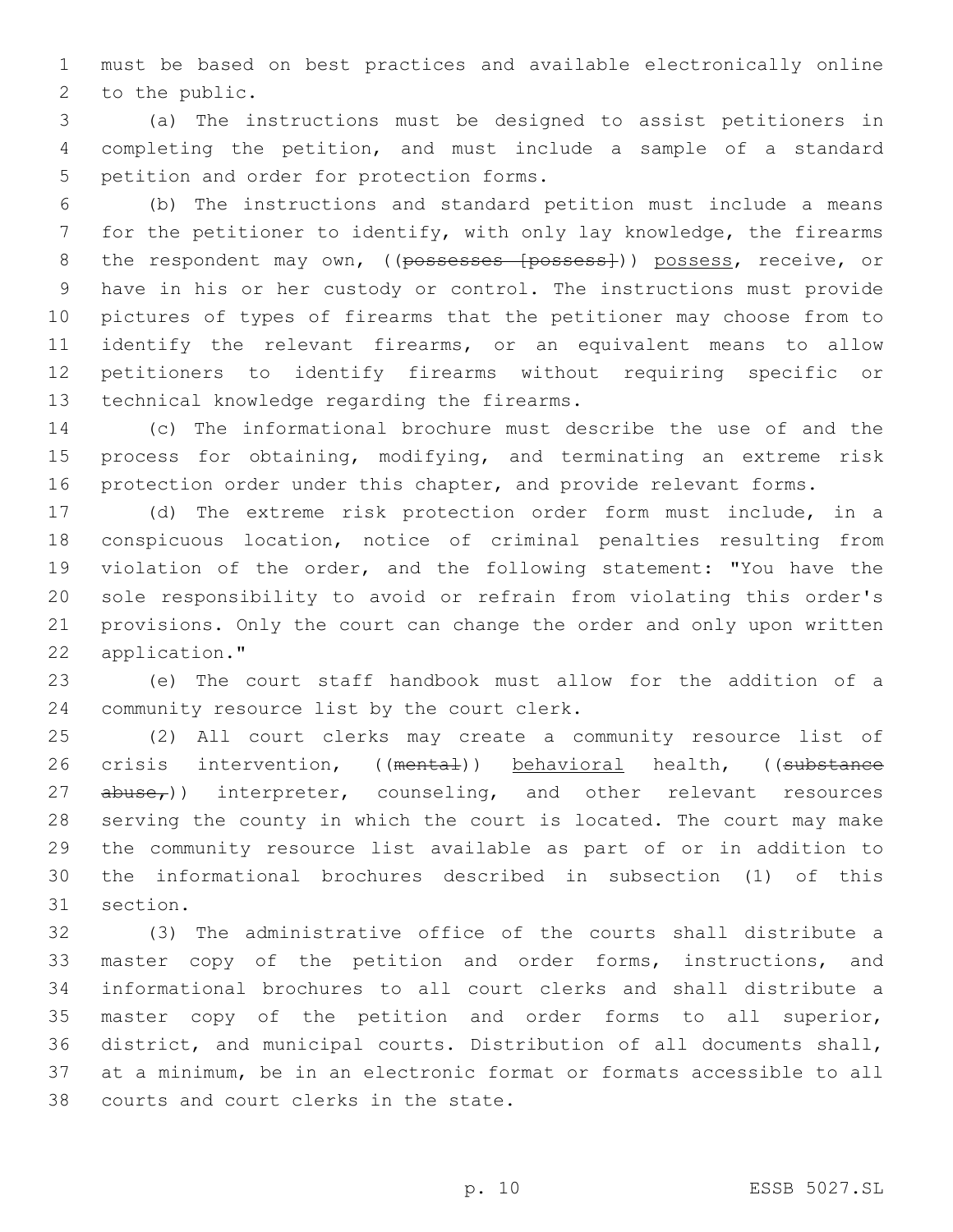(4) For purposes of this section, "court clerks" means court administrators in courts of limited jurisdiction and elected court 3 clerks.

 (5) The administrative office of the courts shall determine the significant non-English-speaking or limited-English-speaking populations in the state. The administrator shall then arrange for translation of the instructions and informational brochures required by this section, which shall contain a sample of the standard petition and order for protection forms, into the languages spoken by those significant non-English-speaking populations and shall distribute a master copy of the translated instructions and informational brochures to all court clerks by December 1, 2017.

 (6) The administrative office of the courts shall update the instructions, brochures, standard petition and extreme risk 15 protection order forms, and court staff handbook as necessary, including when changes in the law make an update necessary.

 (7) Consistent with the provisions of this section, the administrative office of the courts shall develop and prepare:

 (a) A standard petition and order form for an extreme risk protection order sought against a respondent under eighteen years of 21 age, titled "Extreme Risk Protection Order - Respondent Under 18 Years";

 (b) Pattern forms to assist in streamlining the process for those persons who are eligible to seal records relating to an order under (a) of this subsection, including:

 (i) A petition and declaration the respondent can complete to 27 ensure that requirements for public sealing have been met; and

28 (ii) An order sealing the court records relating to that order; and

 (c) An informational brochure to be served on any respondent who is subject to a temporary or full order under (a) of this subsection.

 **Sec. 6.** RCW 10.31.100 and 2017 c 336 s 3 and 2017 c 223 s 1 are 33 each reenacted and amended to read as follows:

 A police officer having probable cause to believe that a person has committed or is committing a felony shall have the authority to arrest the person without a warrant. A police officer may arrest a person without a warrant for committing a misdemeanor or gross misdemeanor only when the offense is committed in the presence of an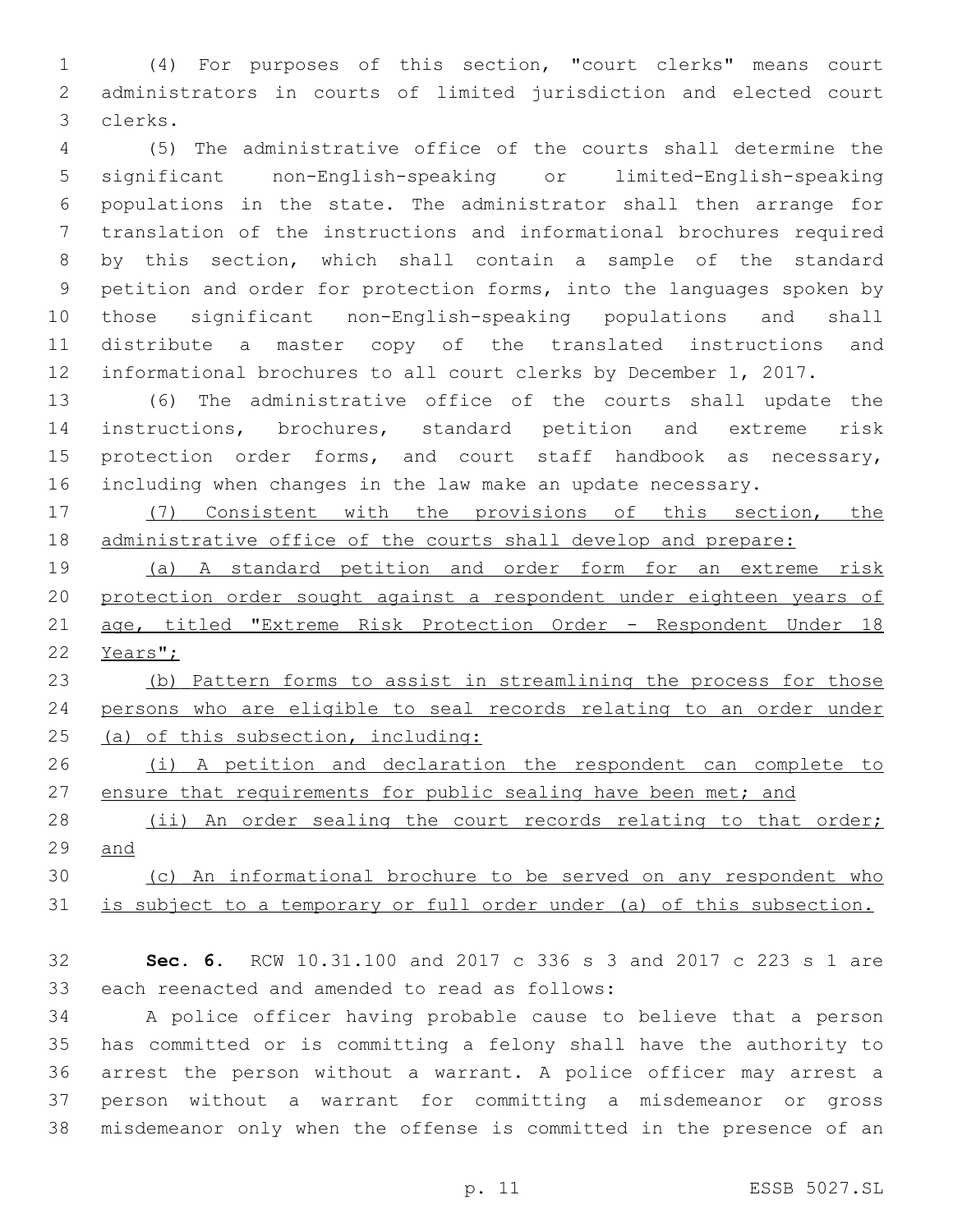officer, except as provided in subsections (1) through (11) of this 2 section.

 (1) Any police officer having probable cause to believe that a person has committed or is committing a misdemeanor or gross misdemeanor, involving physical harm or threats of harm to any person or property or the unlawful taking of property or involving the use or possession of cannabis, or involving the acquisition, possession, or consumption of alcohol by a person under the age of twenty-one years under RCW 66.44.270, or involving criminal trespass under RCW 9A.52.070 or 9A.52.080, shall have the authority to arrest the 11 person.

 (2) A police officer shall arrest and take into custody, pending release on bail, personal recognizance, or court order, a person without a warrant when the officer has probable cause to believe 15 that:

 (a) An order has been issued of which the person has knowledge under RCW 26.44.063, or chapter 7.92, 7.90, 9A.46, 10.99, 26.09, 26.10, 26.26, 26.50, or 74.34 RCW restraining the person and the person has violated the terms of the order restraining the person from acts or threats of violence, or restraining the person from going onto the grounds of or entering a residence, workplace, school, 22 or day care, or prohibiting the person from knowingly coming within, or knowingly remaining within, a specified distance of a location or, in the case of an order issued under RCW 26.44.063, imposing any 25 other restrictions or conditions upon the person;  $((\theta \cdot \hat{r}))$ 

 (b) An extreme risk protection order has been issued against the person under RCW 7.94.040, the person has knowledge of the order, and the person has violated the terms of the order prohibiting the person from having in his or her custody or control, purchasing, possessing, accessing, or receiving a firearm or concealed pistol license;

 (c) A foreign protection order, as defined in RCW 26.52.010, has been issued of which the person under restraint has knowledge and the person under restraint has violated a provision of the foreign protection order prohibiting the person under restraint from contacting or communicating with another person, or excluding the person under restraint from a residence, workplace, school, or day care, or prohibiting the person from knowingly coming within, or knowingly remaining within, a specified distance of a location, or a violation of any provision for which the foreign protection order specifically indicates that a violation will be a crime; or

p. 12 ESSB 5027.SL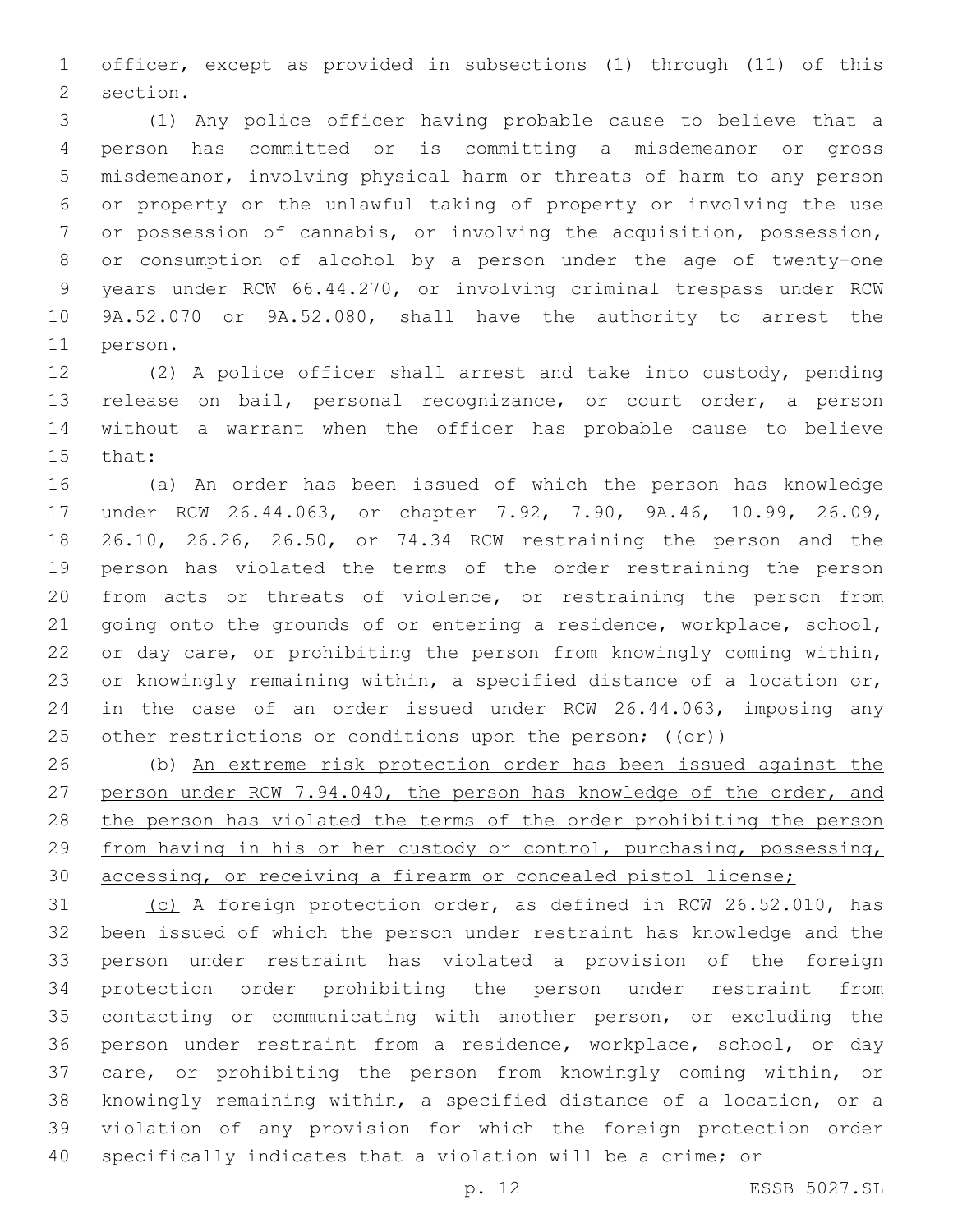$((+e))$   $(d)$  The person is eighteen years or older and within the preceding four hours has assaulted a family or household member as defined in RCW 10.99.020 and the officer believes: (i) A felonious assault has occurred; (ii) an assault has occurred which has resulted in bodily injury to the victim, whether the injury is observable by the responding officer or not; or (iii) that any physical action has occurred which was intended to cause another person reasonably to fear imminent serious bodily injury or death. Bodily injury means physical pain, illness, or an impairment of physical condition. When the officer has probable cause to believe that family or household 11 members have assaulted each other, the officer is not required to arrest both persons. The officer shall arrest the person whom the officer believes to be the primary physical aggressor. In making this determination, the officer shall make every reasonable effort to consider: (A) The intent to protect victims of domestic violence under RCW 10.99.010; (B) the comparative extent of injuries inflicted or serious threats creating fear of physical injury; and (C) the history of domestic violence of each person involved, including whether the conduct was part of an ongoing pattern of abuse.

 (3) Any police officer having probable cause to believe that a person has committed or is committing a violation of any of the following traffic laws shall have the authority to arrest the person:

 (a) RCW 46.52.010, relating to duty on striking an unattended car 24 or other property;

 (b) RCW 46.52.020, relating to duty in case of injury to or death 26 of a person or damage to an attended vehicle;

 (c) RCW 46.61.500 or 46.61.530, relating to reckless driving or 28 racing of vehicles;

 (d) RCW 46.61.502 or 46.61.504, relating to persons under the 30 influence of intoxicating liquor or drugs;

 (e) RCW 46.61.503 or 46.25.110, relating to persons having 32 alcohol or THC in their system;

 (f) RCW 46.20.342, relating to driving a motor vehicle while 34 operator's license is suspended or revoked;

 (g) RCW 46.61.5249, relating to operating a motor vehicle in a 36 negligent manner.

 (4) A law enforcement officer investigating at the scene of a motor vehicle accident may arrest the driver of a motor vehicle involved in the accident if the officer has probable cause to believe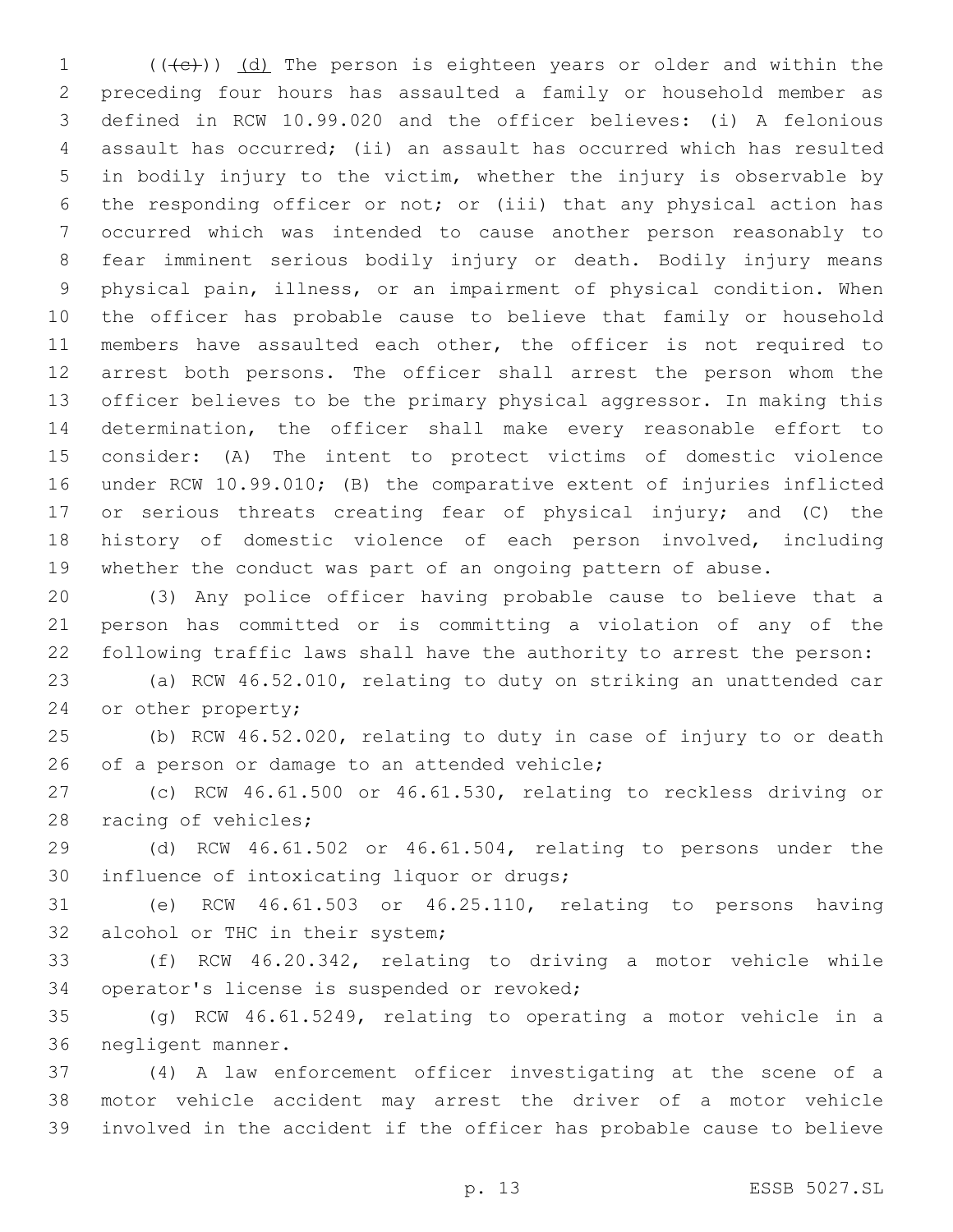that the driver has committed in connection with the accident a 2 violation of any traffic law or regulation.

 (5)(a) A law enforcement officer investigating at the scene of a motor vessel accident may arrest the operator of a motor vessel involved in the accident if the officer has probable cause to believe that the operator has committed, in connection with the accident, a 7 criminal violation of chapter 79A.60 RCW.

 (b) A law enforcement officer investigating at the scene of a motor vessel accident may issue a citation for an infraction to the operator of a motor vessel involved in the accident if the officer 11 has probable cause to believe that the operator has committed, in connection with the accident, a violation of any boating safety law 13 of chapter 79A.60 RCW.

 (6) Any police officer having probable cause to believe that a person has committed or is committing a violation of RCW 79A.60.040 16 shall have the authority to arrest the person.

 (7) An officer may act upon the request of a law enforcement officer in whose presence a traffic infraction was committed, to stop, detain, arrest, or issue a notice of traffic infraction to the driver who is believed to have committed the infraction. The request by the witnessing officer shall give an officer the authority to take appropriate action under the laws of the state of Washington.

 (8) Any police officer having probable cause to believe that a person has committed or is committing any act of indecent exposure, as defined in RCW 9A.88.010, may arrest the person.

 (9) A police officer may arrest and take into custody, pending release on bail, personal recognizance, or court order, a person without a warrant when the officer has probable cause to believe that an order has been issued of which the person has knowledge under chapter 10.14 RCW and the person has violated the terms of that 31 order.

 (10) Any police officer having probable cause to believe that a person has, within twenty-four hours of the alleged violation, committed a violation of RCW 9A.50.020 may arrest such person.

 (11) A police officer having probable cause to believe that a person illegally possesses or illegally has possessed a firearm or other dangerous weapon on private or public elementary or secondary school premises shall have the authority to arrest the person.